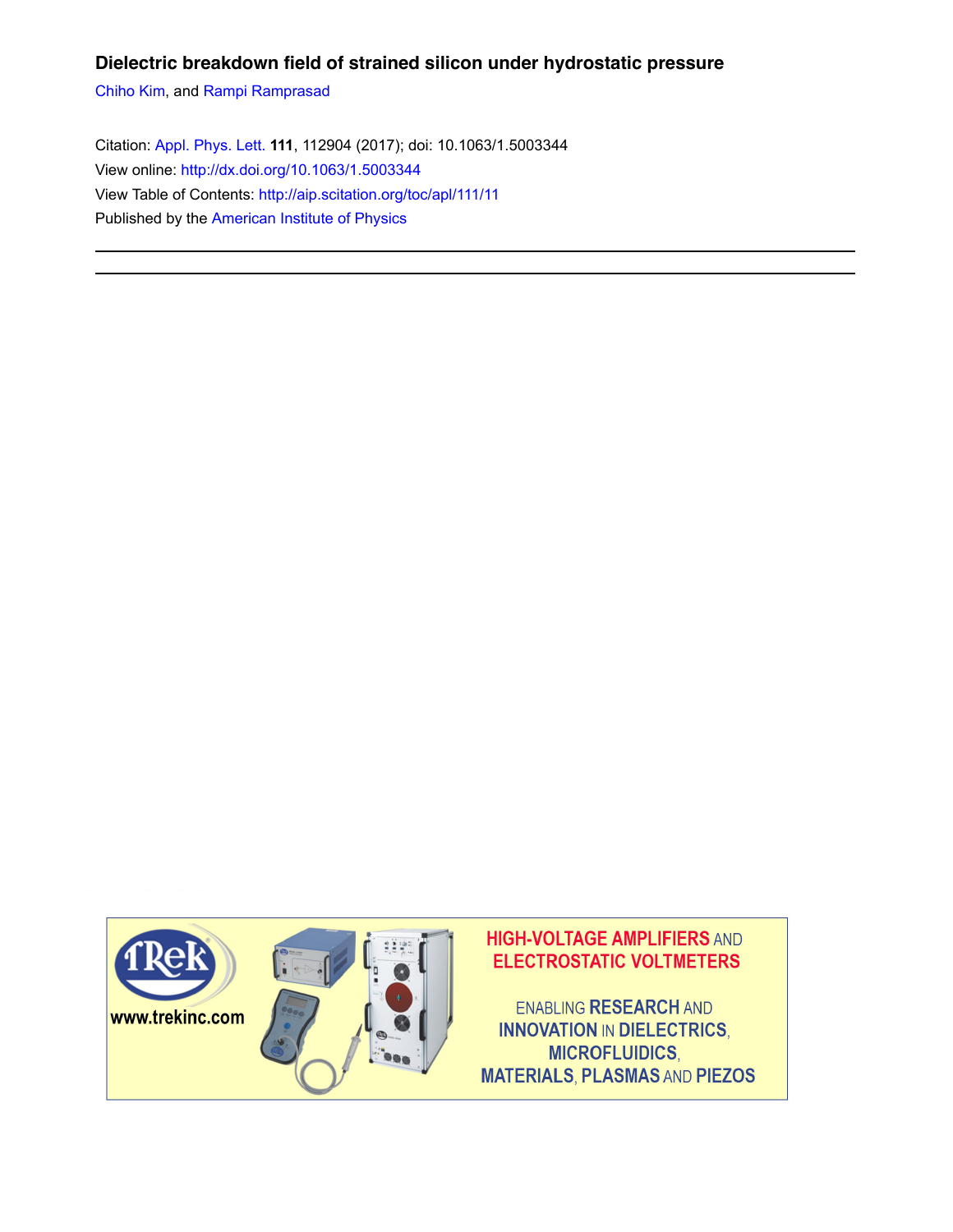

## Dielectric breakdown field of strained silicon under hydrostatic pressure

Chiho Kim and Rampi Ramprasad<sup>a)</sup>

Department of Materials Science and Engineering, and Institute of Materials Science, University of Connecticut, 97 North Eagleville Road, Storrs, Connecticut 06269-3136, USA

(Received 3 May 2017; accepted 29 August 2017; published online 15 September 2017)

First-principles density functional theory calculations are used to reveal a quantitative relationship between the dielectric breakdown field and hydrostatic pressure of crystalline Si. The electronic band structure, phonon dispersion, and electron scattering rate are computed for pressures from 62.2 kbar (compressive) to -45.6 kbar (tensile) to estimate the rate of kinetic energy gain and loss for the electron. The theoretical dielectric breakdown fields are then determined using the von Hippel–Fröhlich criterion. Compressive stresses lead to a lower breakdown field, while significant increases in the dielectric breakdown field can be achieved by tensile stresses. Published by AIP Publishing. [http://dx.doi.org/10.1063/1.5003344]

Strain engineering in Si technology enables efficient control of hole and electron mobilities without changing the chemical composition or making structural modifications to achieve the target performance of microelectronic applications. $1-10$  Under certain stress conditions, however, Si experiences a narrowing of the bandgap, leading to an increase in leakage current,  $11-\frac{14}{9}$  or a reduction in the dielectric breakdown field, leading to a device less endurable under high electric fields.<sup>15,16</sup> As applications rapidly scale down, these disadvantages become critical. A clear understanding of the relationship between strain and dielectric breakdown behaviors becomes useful.

The intrinsic dielectric breakdown field (the focus of the present work) is the highest possible electric field that a perfect material can tolerate. The theoretical limit of dielectric strength is explained in terms of electron-avalanche resulting from carrier multiplication.<sup>17,18</sup> Conduction electrons gain energy from the external electric field, while they lose energy due to electron-phonon scattering.<sup>19–22</sup> The rates of energy gain and loss are well balanced at a low electric field. Under a sufficiently large electric field, the energy of the electron increases to the threshold energy for impact ionization so that an avalanche of electrons and lattice ionization can cause irreversible damage to the material. Previous studies reported that the theoretical intrinsic dielectric breakdown field of non-strained Si is  $84.2 \,\mathrm{MV/m}$ .<sup>20,21</sup>

The effect of mechanical stress on the breakdown behavior has been studied from several experimental reports. Jeffery *et al.* reported that local stresses in the  $SiO<sub>2</sub>$  film lead to the local reductions in breakdown strength. $^{23}$  For organic insulators, such as polyethylene terephthalate, the dependence of breakdown strength on the stress appears to be more complex according to the study by Park *et al.*<sup>24</sup>

The goal of this study is to show the behavior of the dielectric breakdown field of Si under external pressure. We modeled perfect crystalline Si in the diamond structure and applied hydrostatic pressure in compressive and tensile regimes by varying the lattice constant. We then applied the theory of the dielectric breakdown field established by Fröhlich<sup>16,25–27</sup> within a recently developed first-principles framework. The electron-phonon scattering rate is derived as a function of electron energy. The gain and loss of electron energy under the electric field are calculated to deliver the dielectric breakdown field as a function of the pressure level.

The calculations were carried out using the density functional theory (DFT) with the norm conserving pseudopotential of Hartwigsen et  $al.^{28}$  and Perdew-Burke-Ernzerhof functional<sup>29</sup> as implemented in the Quantum Espresso  $code.^30$  The kinetic energy cutoff of the plane-wave was set to 544 eV. A Monkhorst-Pack *k*-point mesh of  $32 \times 32 \times 32$ (to sample the electronic states) and a  $q$ -point mesh of  $4 \times 4 \times 4$  (to sample the phonon states) were used to obtain converged results. $31$  A reference (equilibrium) structure of Si is constructed in the diamond phase with the lattice constant,  $a_0 = 5.46$  Å. Hydrostatic pressure ( $\sigma$ ) is applied by employing *isotropic* strains defined by  $\varepsilon = (a - a_0)/a_0$  in which a is the lattice constant of isotropically strained Si. The level of pressure being applied to the strained Si is determined by the Murnaghan equation of state using the lattice constant of strained Si, equilibrium lattice constant  $a_0$ , bulk modulus (883.2 kbar), and the derivative of the bulk modulus with respect to pressure (4.8).

The von Hippel–Fröhlich criterion to determine the intrinsic dielectric breakdown field is given as follows:

$$
A(E, F) > B(E) \text{ for all } E \text{ in } \{CBM, E_i\},\tag{1}
$$

where  $A(E, F)$  is the rate of the energy gain of an electron with energy  $E$  under electric field  $F$  and  $B(E)$  is the rate of energy loss due to the scattering between the electron and phonon. The threshold energy for impact ionization,  $E_i$ , is assumed to be  $CBM + E<sub>g</sub>$ , where CBM is the conduction band minimum and  $E<sub>g</sub>$  is the bandgap calculated using the hybrid Heyd-Scuseria-Ernzerhof (HSE) exchange-correlation functional.32 The intrinsic dielectric breakdown field is the lowest possible field for which the condition (1) is satisfied. The rate of energy loss  $B(E)$  was evaluated at 300 K. The electronphonon coupling function is computed in the linear response regime using the density functional perturbation theory (DFPT). A detailed description of the entire scheme can be <sup>a)</sup>E-mail: rampi.ramprasad@uconn.edu found in our previous work.<sup>20–22</sup>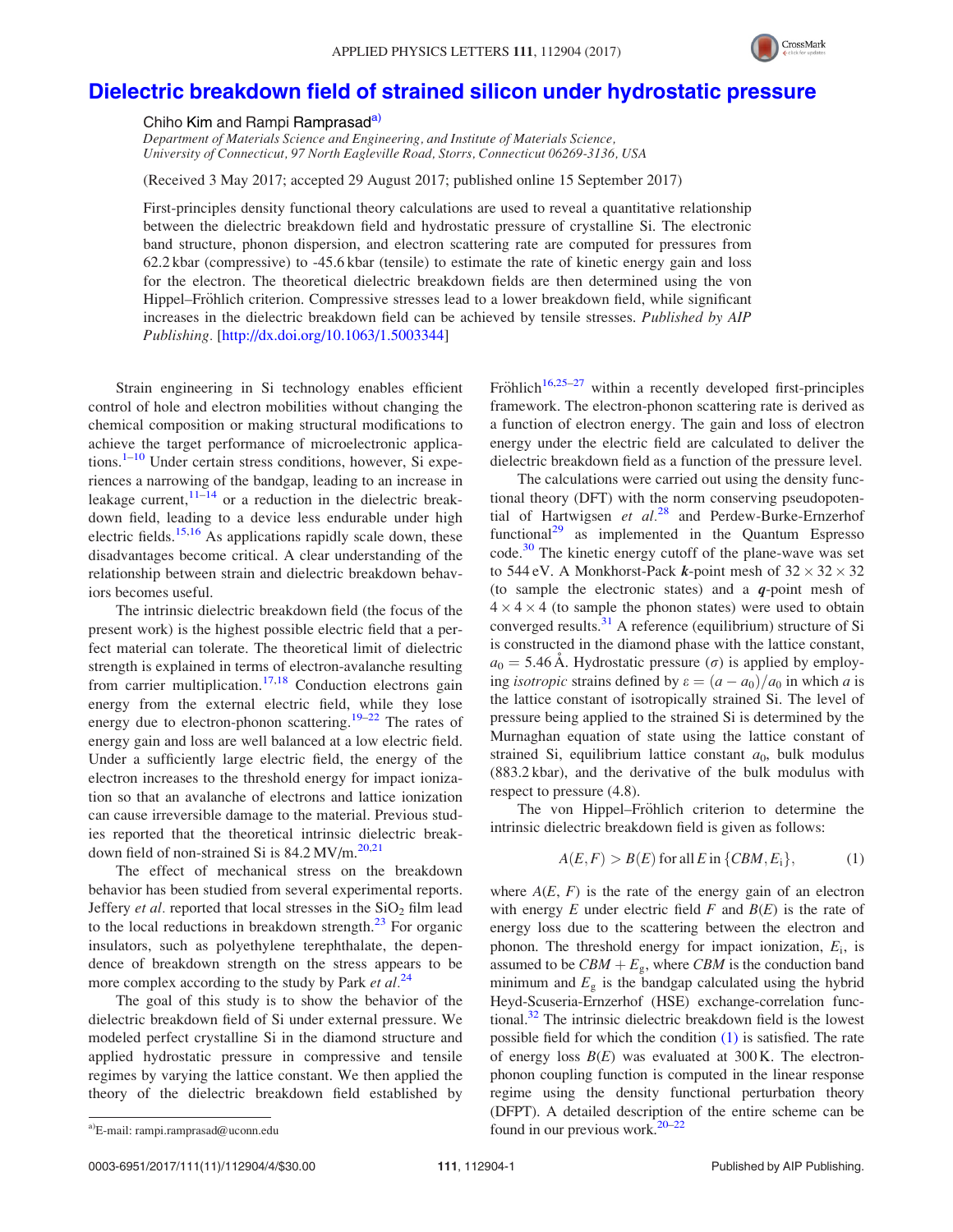Figure 1 shows the electron and phonon band structures taken into account in the direct integration of the electronphonon scattering probability. The indirect bandgap of Si from  $\Gamma^{v}_{15}$  to 0.85  $X_1^c$  linearly decreases under hydrostatic compressive pressure, which is given as

$$
Eg(\sigma) = -0.0019\sigma + 1.1829, R2 = 0.99748,
$$
 (2)

where  $E_{\varphi}$  is the bandgap in eV and  $\sigma$  is the pressure in kbar  $(-$  for tensile and  $+$  for compressive stress). The behavior of the linear reduction of the bandgap by compression treated by the leading coefficient of –0.0019 eV/kbar is in good agreement with previous studies showing the pressure coefficient from  $-0.002$  eV/kbar to  $-0.0013$  eV/kbar.<sup>11–14</sup> Since we used  $CBM + E<sub>g</sub>$  as the threshold energy of impact ionization, the change in the bandgap due to hydrostatic pressure directly affects the dielectric breakdown field. Details of the relationship are described later in this letter.

The phonon dispersion is affected by hydrostatic pressure in two different ways depending on the vibrational



FIG. 1. Variation of the band structure and density of states (DOS) for (a) electrons and (b) phonons of Si under hydrostatic pressure. The conduction band is adjusted using the HSE level bandgap. The direction of change under compression is shown with arrows for guidance.

modes. At first, transverse acoustic (TA) branches tend to soften when compressive pressure is applied. This behavior is rarely observed as other crystals generally showing softening of the phonon when tensile stress is applied. On the other hand, four other branches, i.e., the longitudinal acoustic (LA), longitudinal optic (LO), and two transverse optic (TO) modes, become rigid with compression. This dualistic behavior has been extensively studied in previous reports, and it has been shown that the change in phonon dispersion with varying lattice constants is responsible for the negative thermal expansion of Si in certain temperature windows.<sup>33</sup> The upper bound of the calculation of electron-phonon coupling, i.e., phonon cutoff ( $\omega_{\text{max}}$ , a global maximum of the phonon frequency in  $cm^{-1}$ ), is 503.2 cm<sup>-1</sup> for non-strained Si. The cutoff increases with compression with a nearly linear relationship,  $\omega_{\text{max}} = -0.0012\sigma^2 + 0.5624\sigma + 503.2$ ;  $R^2 = 0.9999$ .

The computed electron-phonon scattering rate for nonstrained Si at 300 K is  $1.94 \times 10^{13}$ /s at the CBM and 1.39  $\times 10^{14}$ /s at the impact ionization threshold energy corresponding to electron relaxation times  $5.15 \times 10^{-14}$  s and 7.18  $\times 10^{-15}$  s, respectively. The result agrees well with previous computation of electron-phonon scattering rates,  $10^{12}$ /  $s-10^{14}/s$ , depending on the energy of electron, within ellipsoidal and nonparabolic energy band approximations.<sup>34</sup> The calculated scattering rate and threshold energy of impact ionization are listed as a function of the pressure and equivalent strain in Table I. A decrease in the bandgap under compressive stress causes suppression of the density of states (DOS) as shown in the right side panel of Fig.  $1(a)$ . A significant reduction in the electron-phonon scattering rate in spite of the increase in phonon cutoff under this compression shows that the change in impact ionization threshold energy and DOS are more dominant in electron-phonon scattering than the change in phonon cutoff.

The decrease in the scattering rate is disadvantageous to dielectric strength because scattering between the electron and phonon is the main mechanism of energy loss (cooling). In other words, the material showing a higher loss rate can withstand a higher electric field with a slow increase in the electron energy to the impact ionization threshold. The energy of the electron and applied electric field that satisfy the von Hippel-Fröhlich criterion are found at the threshold energy of impact ionization since the loss rate monotonically increases and the gain rate decreases with the energy of the electron being higher. The rates of energy gain and loss due to electron-phonon scattering are shown in Fig. 2.

TABLE I. Theoretical electron-phonon scattering rates at conduction band minimum (1/ $\tau_0$ ) and at impact ionization threshold (1/ $\tau_{E_i}$ ) for Si under hydrostatic pressure  $\sigma$  (+ for compressive and – for tensile) at 300 K.  $\varepsilon$  is the strain corresponding to the stress, and  $\omega_{\text{max}}$  is the phonon cutoff frequency.

| $\sigma$ (kbar) | ε        | $E_i$ (eV) |       | $\omega_{\text{max}}$ (cm <sup>-1</sup> ) $1/\tau_0$ (10 <sup>13</sup> /s) $1/\tau_{E_i}$ (10 <sup>14</sup> /s) |      |
|-----------------|----------|------------|-------|-----------------------------------------------------------------------------------------------------------------|------|
| 62.2            | $-0.02$  | 1.07       | 533.7 | 1.81                                                                                                            | 1.08 |
| 28.7            | $-0.01$  | 1.13       | 518.1 | 1.88                                                                                                            | 1.19 |
| 0               | $\theta$ | 1.18       | 503.2 | 1.94                                                                                                            | 1.39 |
| $-24.6$         | 0.01     | 1.21       | 488.8 | 2.02                                                                                                            | 1.67 |
| $-45.6$         | 0.02     | 1.27       | 474.9 | 2.13                                                                                                            | 2.05 |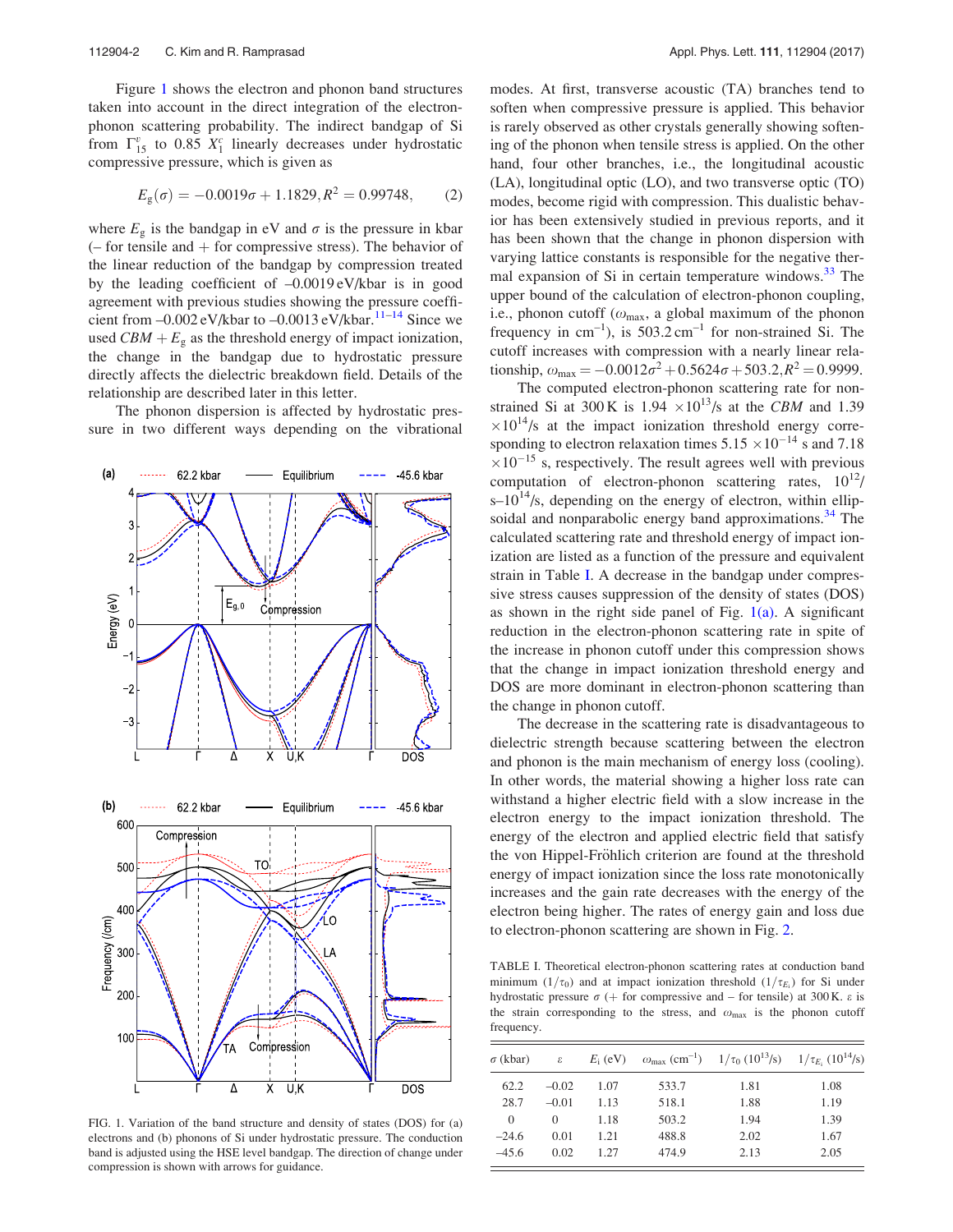

FIG. 2. Calculated rate of energy gain and loss for Si under (a) compressive stress, (b) equilibrium, and (c) tensile stress. In each panel, the energy gain rate is depicted by red curves, where a bold solid curve corresponds to the breakdown field for applied stress conditions, and dashed curves correspond to other electric fields causing dielectric breakdown of Si under stress levels listed in Table I. The threshold energy of impact ionization,  $E_i$ , is also depicted for each pressure condition.

For the case of non-strained Si, the minimum electric field for which the rate of gain is larger than the rate of loss for all energy ranges (from CBM to  $E_i$ ) is 96.1 MV/m. This field strength is the maximum (intrinsic) dielectric breakdown field of stress-free and defect-free Si. It is hence larger than experimentally measured dielectric breakdown fields,  $30 \,\mathrm{MV/m}$ –54 MV/m.<sup>35,36</sup> Under compression, it is clearly seen that a relatively smaller electric field is required for electrons to reach the threshold energy for impact ionization due to significant enhancement of the gain rate and suppression of the loss rate compared to the cases of non-strained Si. As shown in Figs.  $2(a)$  and  $2(c)$ , dielectric breakdown occurs at 82.0 MV/m and 134.3 MV/m under 62.2 kbar of compressive stress and -45.6 kbar of tensile stress, respectively.

It is worth noting that the sensitivity of the breakdown field to the stress is more significant under the tensile stress compared to compression as shown in Fig. 3. It is caused by a larger sensitivity of the energy gain rate to field strength when the applied field is larger, as  $A(E, F)$  and F show a quadratic relationship.16,20 Based on the calculated breakdown field under stress conditions ranging from 62.2 kbar to



FIG. 3. Dielectric breakdown field of crystalline Si as a function of the hydrostatic pressure.

-45.6 kbar, an analytic form of the breakdown field  $(F_b)$  in MV/m) can be written as a function of hydrostatic pressure in kbar,

$$
F_{\rm b}(\sigma) = 0.005294\sigma^2 - 0.5577\sigma + 96.86, R^2 = 0.9967.
$$
 (3)

Although tensile stress can be achieved by experimental methods, e.g., growing the Si layer on substrate materials with a larger lattice constant, such as Ge and  $Si_xGe_{1-x}$ , 37,38 direct comparison with current contribution is arduous because the mode of the stress applied in those experimental studies is in-plane. Further theoretical studies on the effect of in-plane stress need to be conducted.

In conclusion, we demonstrate the relationship between the dielectric breakdown field of crystalline Si and hydrostatic pressure using quantum mechanical computations. We found that the electron and phonon band structures are significantly affected by applied stress. For each stress condition, the electron-phonon scattering rate is calculated using electron bands from  $CBM$  to  $E_i$  and the phonon bands. Overall, tensile stresses increase the electron-phonon scattering rates, resulting in higher breakdown fields of Si. We have established the analytic form of the breakdown field as a function of hydrostatic pressure that can be used for the prediction of the breakdown field for the stress conditions ranging from 62.2 kbar to -45.6 kbar. Although the present work applies to crystalline Si with various stress levels, it is expected to provide insights into the stress dependence of dielectric strength of other insulating materials as well.

This letter is based upon the work supported by a Multidisciplinary University Research Initiative (MURI) Grant (N00014-10-1-0944) from the Office of Naval Research. Computational support was provided by the Extreme Science and Engineering Discovery Environment (XSEDE) and the National Energy Research Scientific Computing Center (NERSC). Ying Sun and Clive Bealing are acknowledged for a prior post-Quantum Espresso code development effort to compute the intrinsic dielectric breakdown field. Several useful discussions with Arun Mannodi-Kanakkithodi are gratefully acknowledged.